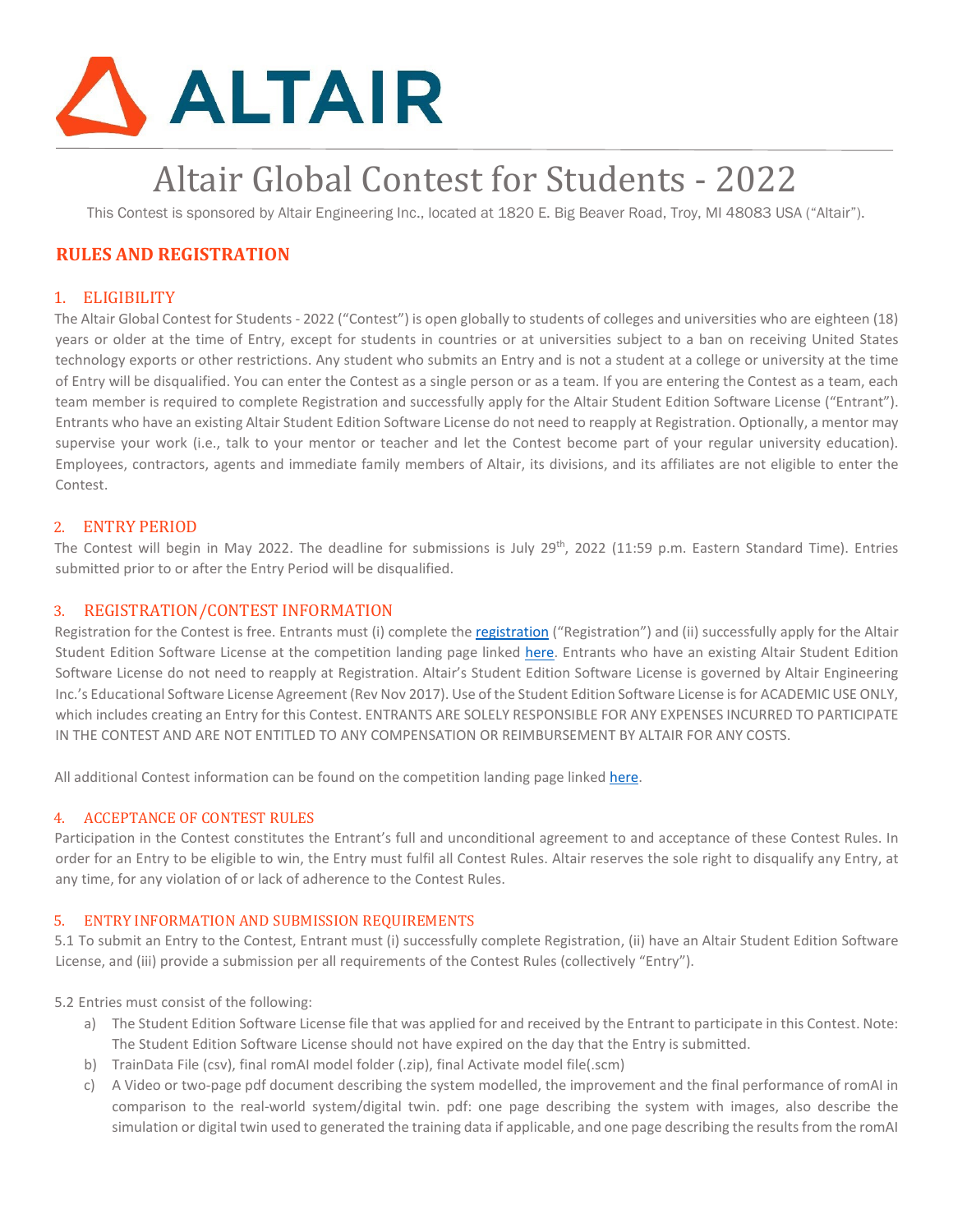model vs the results from the real-world system/digital twin. video: explaining all the above in a video of maximum 5 minutes in duration.

d) Optional: Creative Presentation Prize Entry, A five (5) minute (maximum duration) video explaining or demonstrating the work that was done in a creative way.

5.3 Entries must be submitted to Altair using the Altair Contest Dropbox located at the competition landing page linked [here.](https://altairuniversity.com/contest/) [E](https://altairuniversity.com/contest/)ach Entry must be submitted as a zip file. The title of each zip file must include the Entrant`s name (or if submitting as a team, each team member's name), contest zone (see section 7 below) and date. Entrants may only submit one Entry during the Entry Period. Any Entry containing software viruses, Trojan horses, worms, time bombs, or other computer code designed to disrupt, damage, or limit the functioning of any software or hardware will be disqualified and legal action may be pursued against the Entrant.

5.4 By entering this Contest, the Entrant warrants that:

- a) The Entry is the Entrant's original work.
- b) To the best of the Entrant's knowledge, the Entry is not and has not been in production or otherwise previously published or exhibited.
- c) Neither the Entry nor its use infringes any intellectual property rights (such as a patent, a utility model, a design right, a trademark, a copyright, or a trade secret) of any other party.
- d) Any submitted Entries will not be submitted to any non-Altair contests/competitions or made public by Entrant until after the results of the Contest are published.

5.5 Altair understands that an Entrant's contact information may change during the Contest period, such as due to graduation. All Entrants are required to promptly notify Altair about changes to their Registrations (e.g. new email address).

## 6. JUDGES AND JUDGING CRITERIA

An international team of Altair experts will evaluate submitted Entries (the "Judges"). A maximum score of one hundred (100) points is possible and is based on the criteria specified below (the "Judging Criteria"):

- 1. Type of real-world system/digital twin (10 points)
- 2. Quality and relevance of the submitted reports and files test data used to train the romAI, trained romAI folder, Altair Activate system model using the romAI (30 points)
- 3. Understanding of the required concept and improvement shown in the performance of romAI vs real system/digital twin outputs (40 points)
- 4. Innovation and creativity (20 points)

The optional five (5) minute (maximum) video explaining or demonstrating the work that was done, will be scored and awarded separately. (Most Creative Presentation)

The Judges will select two (2) to five (5) Entries (the "Selected Entrants") in each zone.

Important Dates:

- $29<sup>th</sup>$  July 2022: The deadline for submissions is  $29<sup>th</sup>$  July 2022 (11:59 p.m. Eastern Standard Time).
- 5<sup>th</sup> August 2022: The prizes for each zone will be announced on the contest landing page li[nked](https://altairuniversity.com/contest/) [here. I](https://altairuniversity.com/contest/)n addition, an email notification will be sent to the winners.
- 12<sup>th</sup> August 2022: The Global Winner (Worldwide First Prize) will be announced on the contest landing page link[ed here.](https://altairuniversity.com/contest/)

Note: Altair reserves the right to independently verify the originality and ownership of an Entry. The decisions of the Judges are final.

## 7. THE PRIZES

Subject to the terms of this Contest, the prizes are as follows:

• Worldwide First Prize: \$1,000 USD. (For teams, the prize will be divided equally).

## [Americas](https://en.wikipedia.org/wiki/Americas) [Zo](https://en.wikipedia.org/wiki/Americas)ne -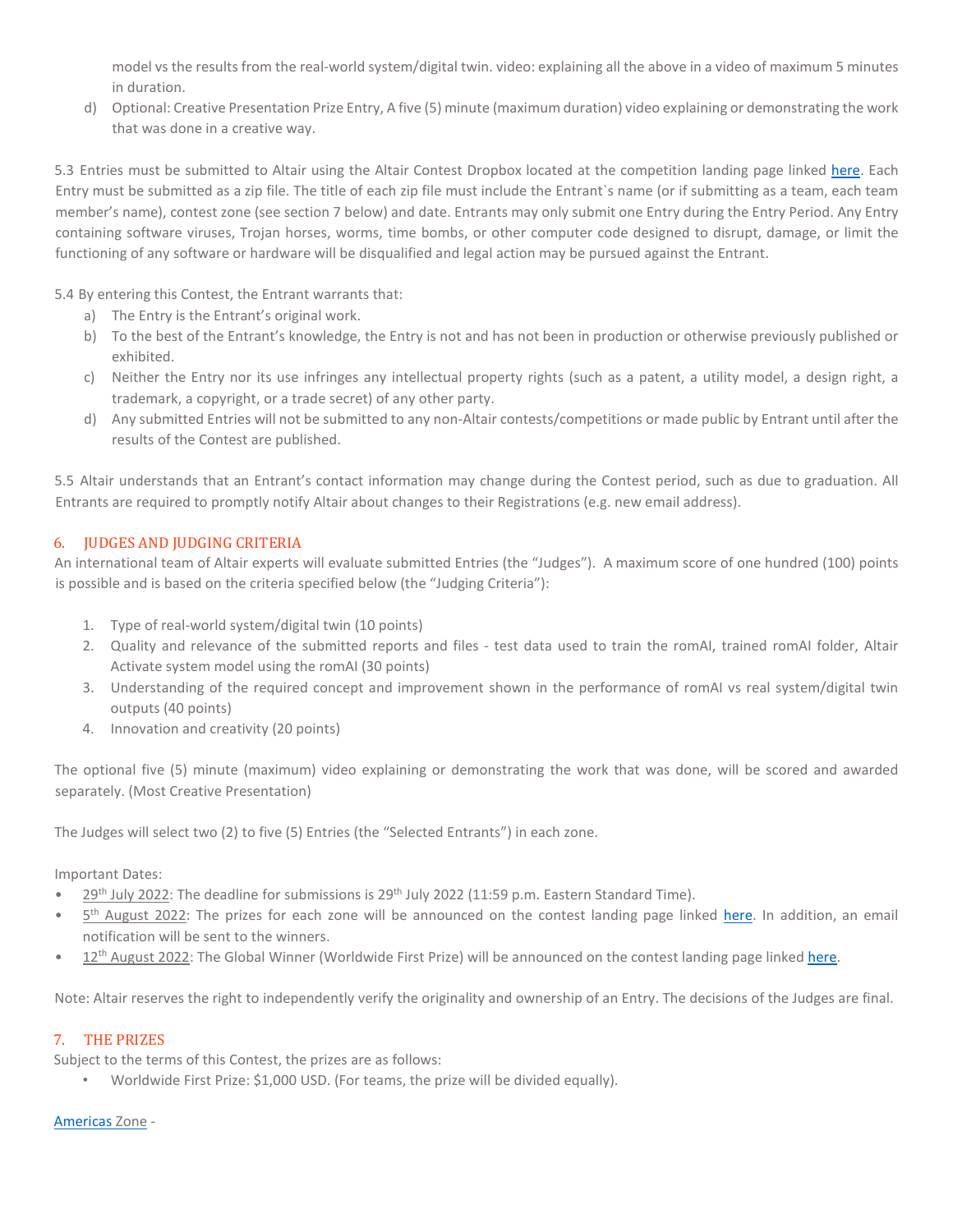- Americas Zone First Prize: Gift voucher for \$1,000 USD. (For teams, the prize will be divided equally).
- Americas Zone Second Prize: Gift voucher for \$500 USD. (For teams, the prize will be divided equally).
- Americas Zone Second Prize: Gift voucher for \$250 USD. (For teams, the prize will be divided equally).
- Americas Zone Most Creative Presentation: Gift voucher for \$500 USD. (For teams, the prize will be divided equally).
- Additional Prizes: Each Selected Entrant from the Americas Zone will receive a gift voucher for \$50 USD.

#### [EMEA](https://en.wikipedia.org/wiki/Europe,_the_Middle_East_and_Africa) [Zo](https://en.wikipedia.org/wiki/Europe,_the_Middle_East_and_Africa)ne -

- EMEA Zone First Prize: Gift voucher for 900 Euros. (For teams, the prize will be divided equally).
- EMEA Zone Second Prize: Gift voucher for 450 Euros. (For teams, the prize will be divided equally).
- EMEA Zone Third Prize: Gift voucher for 225 Euros. (For teams, the prize will be divided equally).
- EMEA Zone Most Creative Presentation: Gift voucher for 400 Euros. (For teams, the prize will be divided equally).
- Additional Prizes: Each Selected Entrant from the EMEA Zone will receive a gift voucher for 40 Euros.

#### [APAC](https://en.wikipedia.org/wiki/Asia-Pacific) [Zo](https://en.wikipedia.org/wiki/Asia-Pacific)ne -

- APAC Zone First Prize: Gift voucher for \$1,000 USD. (For teams, the prize will be divided equally).
- APAC Zone First Prize: Gift voucher for \$500 USD. (For teams, the prize will be divided equally).
- APAC Zone First Prize: Gift voucher for \$250 USD. (For teams, the prize will be divided equally).
- APAC Zone Most Creative Presentation: Gift voucher for \$500 USD. (For teams, the prize will be divided equally).
- Additional Prizes: Each Selected Entrant from the APAC Zone will receive a gift voucher for \$50 USD.

In addition to the above prizes, up to five (5) selected Entrants from each region will receive a consolation prize of **\$50 USD**.

NOTE: Except where prohibited, a winning Entrant may be required to complete and return a signed affidavit of eligibility or other documentation within seven (7) days of being notified by Altair of the award. If the winning Entrant fails to sign and return the affidavit or other documentation within the required time period, an alternate Entrant may be selected according to the Judging Criteria.

#### 8. LICENSE AND RIGHTS GRANTED

Entrants will retain ownership of the Files submitted with their Entry as set forth in section 5.2(b), including all intellectual property rights which may exist in the Files, provided, however, that Altair shall retain all ownership of any Altair software included in the Entry or the Files. Subject to the terms of this Contest, upon submission of an Entry, Entrant does hereby grant to Altair a perpetual, irrevocable, worldwide, royalty-free, fully paid-up, transferable, sublicensable, non-exclusive license to the Files, including, but not limited to, use, distribute, and otherwise exploit the Files, in full or in part. Under this license, and among other things, Altair has the right to use the Files, in full or in part, in marketing and training activities. This license includes, but is not limited to, the right to sublicense these same rights to all affiliates of Altair and resellers authorized by Altair. This license further includes, but is not limited to, to the rights to reproduce, encode, store, copy, transmit, publish, post, broadcast, display, and exhibit the Files, in full or in part, in any media throughout the world, without limitation, and without additional review, compensation, or approval from the Entrant or any other party. Additionally, under this license, Entrant grants to Altair the right to use the name, likeness, biography and other information about the Entrant in connection with the Entry. ENTRANT FURTHER AGREES NOT TO INSTIGATE, SUPPORT, MAINTAIN, OR AUTHORIZE ANY ACTION, CLAIM, OR LAWSUIT AGAINST ALTAIR, ITS AFFILIATES, EMPLOYEES, BOARD MEMBERS OR AGENTS, OR ANY OTHER PERSON, ON THE GROUNDS THAT ALTAIR'S USE OF THE ENTRANT'S FILES AS SET FORTH IN THESE CONTEST RULES INFRINGES ANY OF ENTRANT'S RIGHTS, INCLUDING, WITHOUT LIMITATION, COPYRIGHTS, PATENT RIGHTS, TRADEMARK RIGHTS, OR MORAL RIGHTS (DROIT MORAL). ENTRANT FURTHER ACKNOWLEDGES AND AGREES THAT ALTAIR IS IN NO WAY OBLIGATED TO PROTECT ANY INTELLECTUAL PROPERTY RIGHTS WHICH MAY EXIST IN THE FILES OR TO PUBLISH OR USE THE FILES IN ANY WAY OR EXERCISE ANY RIGHT OR LICENSE GRANTED HEREIN. It is the Entrant's sole responsibility to secure any intellectual property rights which may exist in the Files, whether before or after it is submitted. Nothing herein shall constitute an employment, joint venture, or partnership relationship between the Entrants and Altair. In no way is an Entrant to be construed as the agent or to be acting as the agent of Altair. For avoidance of doubt, each Entrant that submits an Entry grants this license and the accompanying rights, as described herein, to Altair. Like the license, the accompanying rights granted to Altair are perpetual, irrevocable, worldwide, royalty-free, fully paid-up, transferable, sublicensable, and non-exclusive.

#### 9. DISCLOSURE OF ENTRY

Entrant submits an Entry at Entrant's own risk. By submitting an Entry, the Entrant's ideas, methods and materials may be made available to the public. BY SUBMITTING AN ENTRY, EACH ENTRANT FURTHER ACKNOWLEDGES AND AGREES THAT ALTAIR AND ITS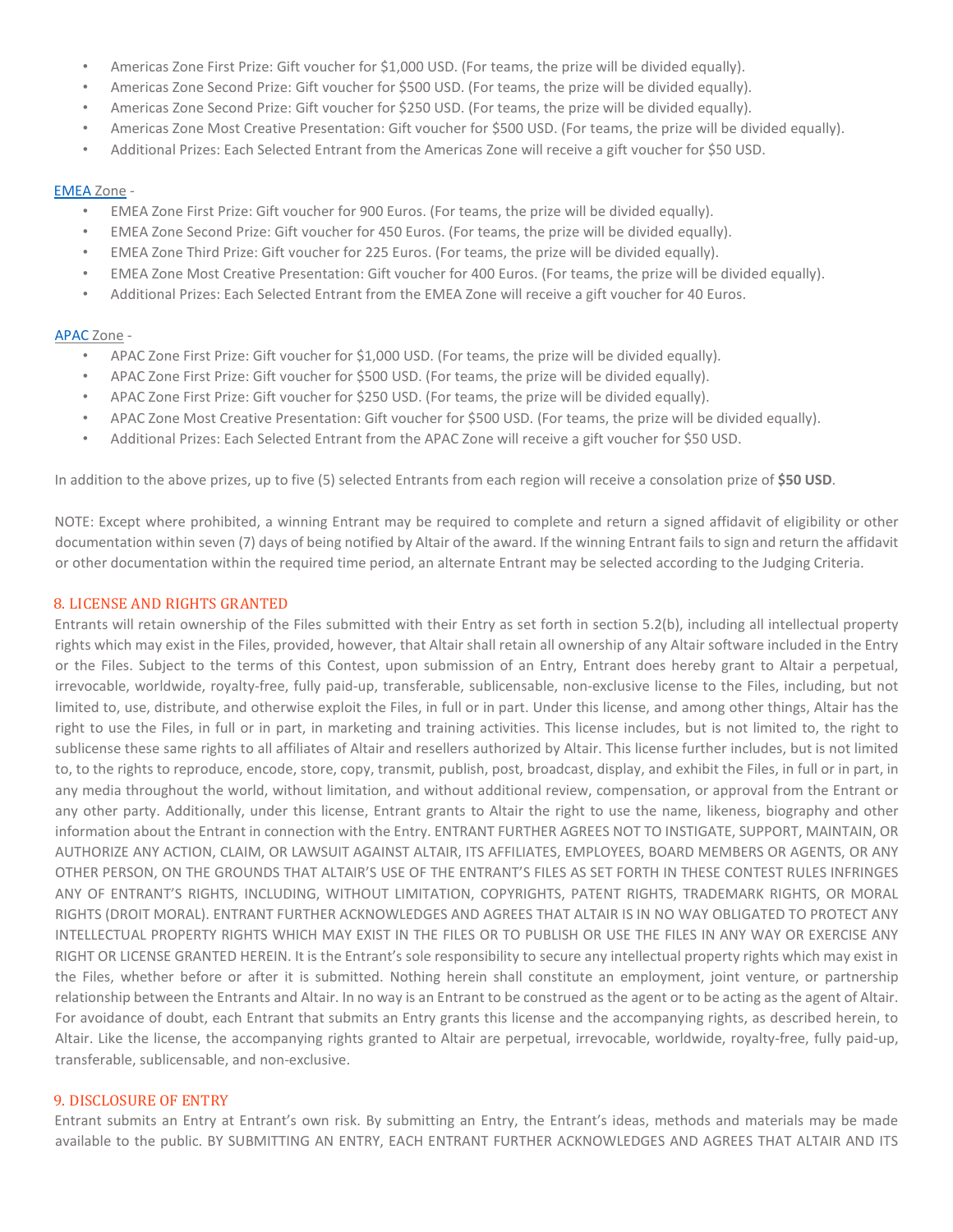AFFILIATES, OR OTHER ENTRANTS, MAY HAVE CREATED ON THEIR OWN, OR MAY INDEPENDENTLY CREATE IN THE FUTURE, A DESIGN THAT MAY BE SIMILAR OR IDENTICAL TO THE ENTRANT'S ENTRY. THE ENTRANT HEREBY WAIVES ANY AND ALL CLAIMS HE/SHE MAY HAVE, AND/OR MAY HAVE IN THE FUTURE, THAT THE ENTRY ACCEPTED, REVIEWED AND/OR DISPLAYED AND DISTRIBUTED BY ALTAIR AND ITS AFFILIATES, OR SUBMITTED BY OTHER ENTRANTS, MAY BE SIMILAR TO HIS/HER/THEIR ENTRY. It is the Entrant's sole responsibility to ensure that no university-owned or third-party intellectual property is included in his/her/their Entry.

## 10. GENERAL CONDITIONS

Altair reserves the sole right to modify, suspend, or terminate the Contest or Contest Rules. In the event that the operation, security, or administration of the Contest is impaired in any way for any reason, including, but not limited to, fraud, virus, or other technical problem, Altair may, in its sole discretion:

- a) suspend the Contest to address the impairment and then resume the Contest in a manner that best conforms to the spirit of these Contest Rules; or
- b) award the prize according to the Judging Criteria from among the eligible Entries received up to the time of the impairment.

Altair reserves the right in its sole discretion to disqualify any Entrant who provides false Registration information or that it finds to be tampering with the Entry process or the operation of the Contest or to be acting in violation of these Contest Rules or in an unsportsmanlike or disruptive manner. Any attempt by any person to undermine the legitimate operation of the Contest may be in violation of criminal and civil law, and,should such an attempt be made, Altair reserves the right to seek damages from any such person to the fullest extent permitted by law. Altair's failure to enforce any term of these Contest Rules shall not constitute a waiver of that term.

## 11. RELEASE AND LIMITATIONS OF LIABILITY

BY PARTICIPATING IN THE CONTEST, ENTRANT AGREES TO RELEASE AND HOLD HARMLESS ALTAIR AND ITS AFFILIATES, AND THEIR RESPECTIVE OFFICERS, DIRECTORS, EMPLOYEES, AND AGENTS (THE "RELEASED PARTIES") FROM AND AGAINST ANY CLAIM OR CAUSE OF ACTION ARISING OUT OF PARTICIPATION IN THE CONTEST OR RECEIPT OR USE OF ANY PRIZE, INCLUDING, BUT NOT LIMITED TO: (A) UNAUTHORIZED HUMAN INTERVENTION IN THE CONTEST; (B) TECHNICAL ERRORS RELATED TO COMPUTERS, SERVERS, PROVIDERS, OR TELEPHONE OR NETWORK LINES; (C) PRINTING ERRORS; (D) LOST, LATE, POSTAGE-DUE, MISDIRECTED, OR UNDELIVERABLE MAIL; (E) ERRORS IN THE ADMINISTRATION OF THE CONTEST OR THE PROCESSING OF ENTRIES; (F) INJURY OR DAMAGE TO PERSONS OR PROPERTY WHICH MAY BE CAUSED, DIRECTLY OR INDIRECTLY, IN WHOLE OR IN PART, FROM ENTRANT'S PARTICIPATION IN THE CONTEST OR RECEIPT OF ANY PRIZE; OR (G) LOSSES, DAMAGES, ACTIONS, AND EXPENSES (INCLUDING ATTORNEY FEES) FOR INFRINGEMENT OF ANY THIRD PARTY INTELLECTUAL PROPERTY RIGHTS IN CONNECTION WITH AN ENTRY. THE ENTRANT FURTHER AGREES THAT IN ANY CAUSE OF ACTION, THE RELEASED PARTIES' LIABILITY WILL BE LIMITED TO THE COST OF ENTERING AND PARTICIPATING IN THE CONTEST, AND IN NO EVENT SHALL THE RELEASED PARTIES BE LIABLE FOR ATTORNEY'S FEES. ENTRANTS WAIVE THE RIGHT TO CLAIM ANY DAMAGES WHATSOEVER, INCLUDING, BUT NOT LIMITED TO, PUNITIVE, CONSEQUENTIAL, DIRECT, OR INDIRECT DAMAGES.

#### 12. GOVERNING LAW

THE CONTEST IS SUBJECT TO UNITED STATES LAWS AND REGULATIONS AND IS VOID WHERE PROHIBITED BY LAW. FOR AVOIDANCE OF DOUBT, THIS CONTEST IS VOID IN COUNTRIES, TO PERSONS, OR THROUGH OTHER ENTITIES THAT ARE SANCTIONED BY OFFICE OF FOREIGN ASSETS CONTROL ("OFAC"), INCLUDING, BUT NOT LIMITED TO, THE BALKANS, BELARUS, BURMA, COTE D'IVOIRE (IVORY COAST), CUBA, DEMOCRATIC REPUBLIC OF CONGO, IRAN, IRAQ, LIBERIA, NORTH KOREA, SUDAN, SYRIA, AND ZIMBABWE. This Contest is being administered in the United States and shall only be construed and evaluated according to United States law. Except where prohibited, each Entrant agrees that any and all disputes, claims and causes of action arising out of, or connected with the Contest or any prize awarded shall be resolved individually, without resort to any form of class action, and exclusively by the U.S. Eastern District of Michigan or a state court of Michigan. All issues and questions concerning the construction, validity, interpretation and enforceability of these Contest Rules, an Entrant's rights and obligations thereunder, or the rights and obligations of Altair in connection with the Contest, shall be governed by, and construed in accordance with, the laws of the State of Michigan, without giving effect to any choice of law or conflict of law rules (whether of the State of Michigan or any other jurisdiction), which would cause the application of the laws of any jurisdiction other than the State of Michigan.

#### 13. SEVERABILITY

If any term of these Contest Rules shall be found to be void or contrary to law, such term shall be deemed to be severable from the other terms and provisions herein, and the remainder of these Contest Rules shall remain in effect.